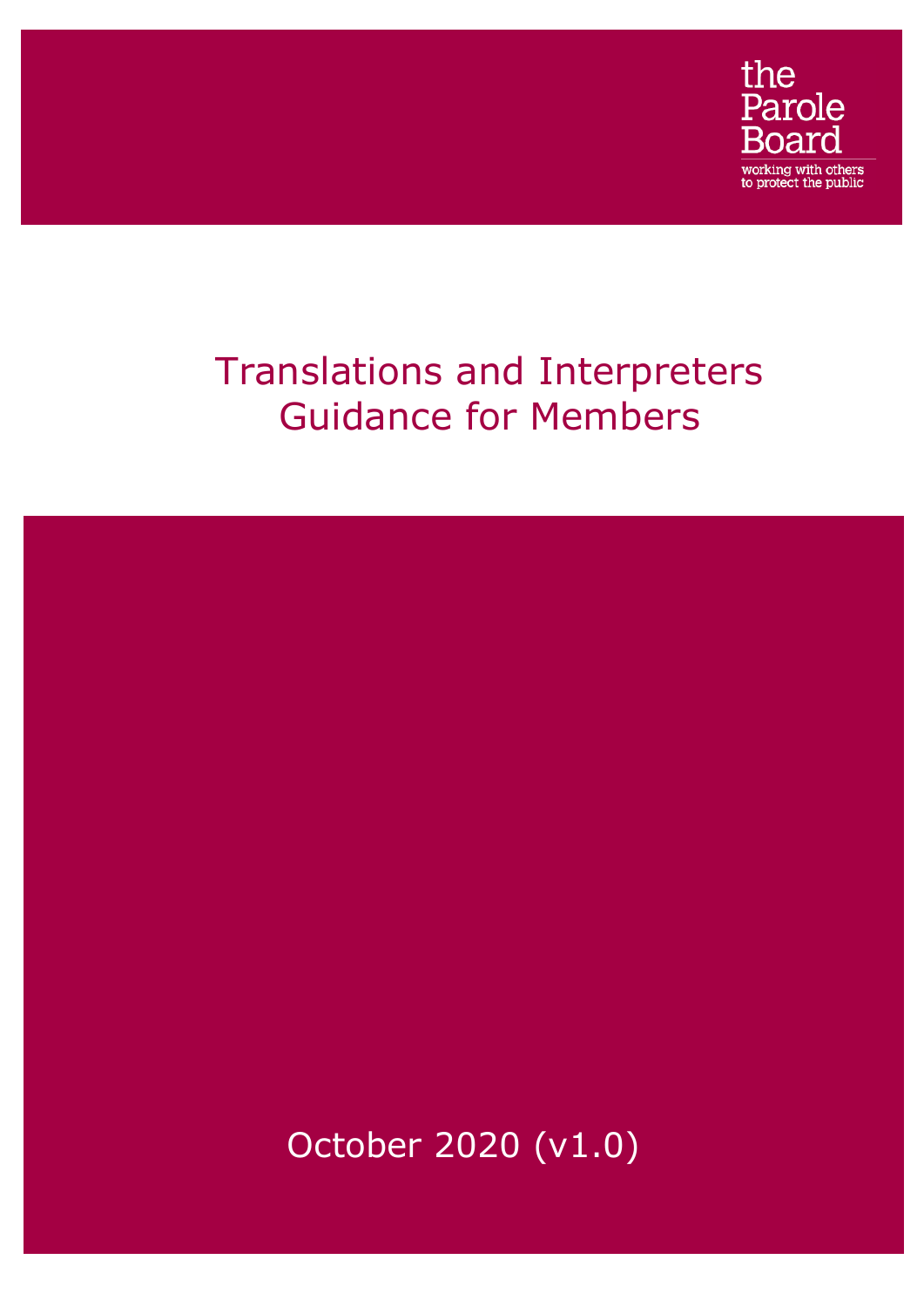## **Document History**

| <b>Document</b><br>version | Date of<br><b>Issue</b> | <b>Revision description</b>                                                                                                |
|----------------------------|-------------------------|----------------------------------------------------------------------------------------------------------------------------|
| 1.0                        | 29.10.2020              | This guidance was created as part of the<br>Parole Board's project to launch fully<br>revised and updated member guidance. |
|                            |                         |                                                                                                                            |
|                            |                         |                                                                                                                            |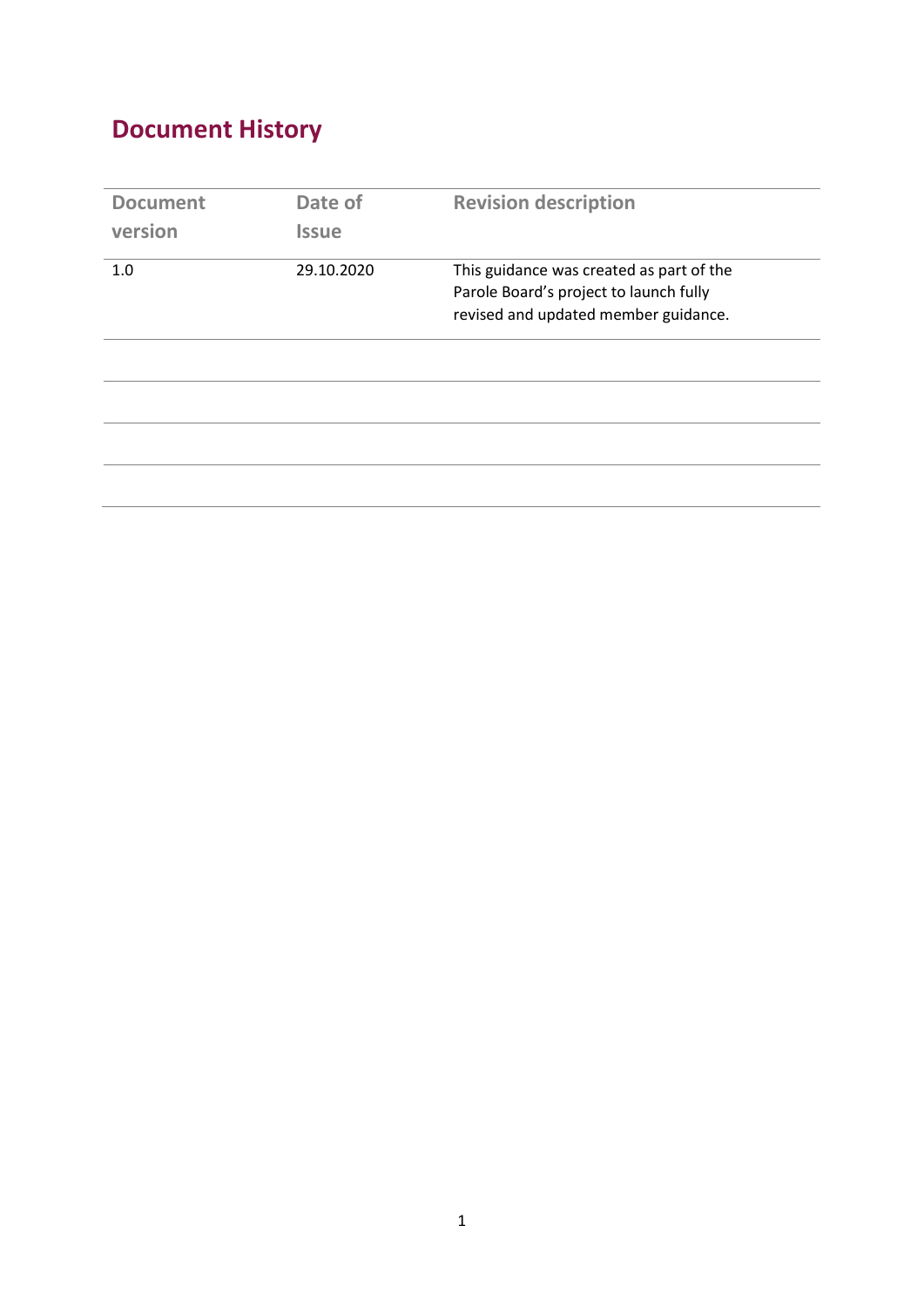### **Contents Page Number**

| 1. Introduction                       |   |
|---------------------------------------|---|
| 2. Legislation                        | 3 |
| 3. Interpretation and policy position |   |
| 4. Practical application              | 5 |
| 5. Commissioning Translations         | 8 |
| 6. HMPPS responsibility               |   |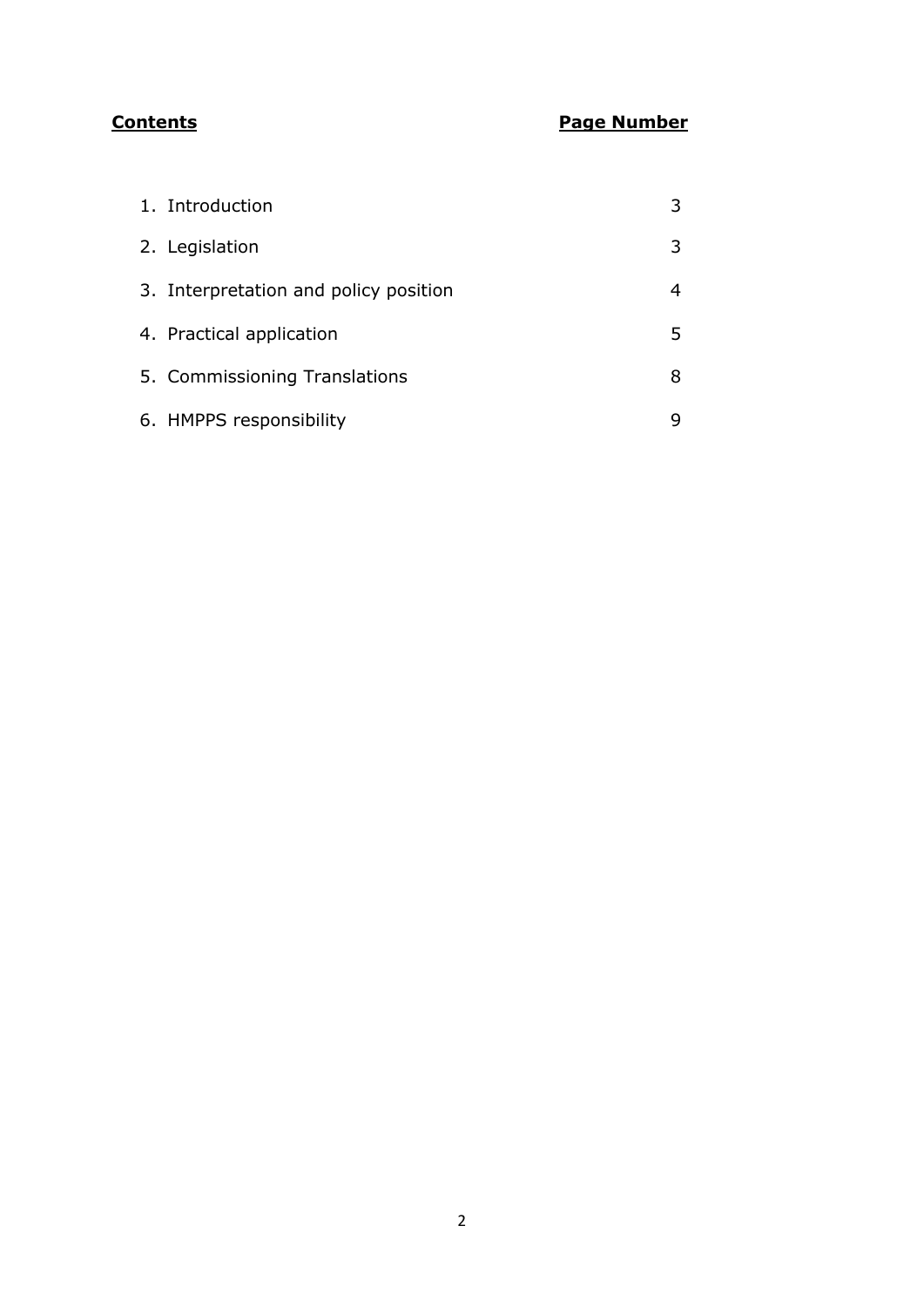#### **Introduction**

- 1.1 This guidance sets out information and advice relating to parole cases where the prisoner's first language is not English, and translation of documents, or an interpreter, may be needed.
- 1.2 Prisoners who have little or no command of the English language can often experience isolation in prison due to language and cultural difficulties, and often a lack of family visits and support. Providing important documents and information relating to their detention in an accessible format can go some way to supporting these prisoners and helping to reduce the anxiety and distress they may be experiencing.
- 1.3 The guidance is for Parole Board members at the stages of Member Case Assessment, Panel Chair Directions (PCDs) for oral hearings, and when cases are dealt with by the duty member. It sets out:
	- that there is no automatic right for documents to be translated into another language (unless that language is Welsh) or for an interpreter to be directed, but that fairness will be the guiding principle on when it may be appropriate;
	- the approach to take when considering if documents need to be translated or an interpreter is required;
	- that the Board is responsible for arranging and funding translation of documents it produces and any document it directs following the disclosure of the dossier (unless otherwise agreed);
	- that HMPPS is responsible for funding and translating all documents contained within the initial referral dossier;
	- that it is the responsibility of the prison to source and fund an interpreter.

#### **Legislation**

- 2.1 The Welsh Language Act 1993 contains the legal requirement that English and Welsh be treated on an equal basis when conducting public business, and in the administration of justice, in Wales.
- 2.2 For all other languages, the relevant legislation is within the Equalities Act 2010. The Act prohibits direct (section 13) and indirect (section 19) discrimination on the basis of a protected characteristic, such as race or religion. The public sector equality duty (section 129) requires the Board to eliminate discrimination, advance equality of opportunity, and foster good relations between those persons with a protected characteristic and those without.
- 2.3 As such, provision of translated documents or an interpreter eliminates direct or indirect discrimination (on the basis of a protected characteristic that is in play, such as a person from a particular racial background having limited or no command of English), advances equality of opportunity, and fosters good relations. However, it should not be read as a legal requirement to arrange translations of documents or provide an interpreter for other languages, except where that language is Welsh.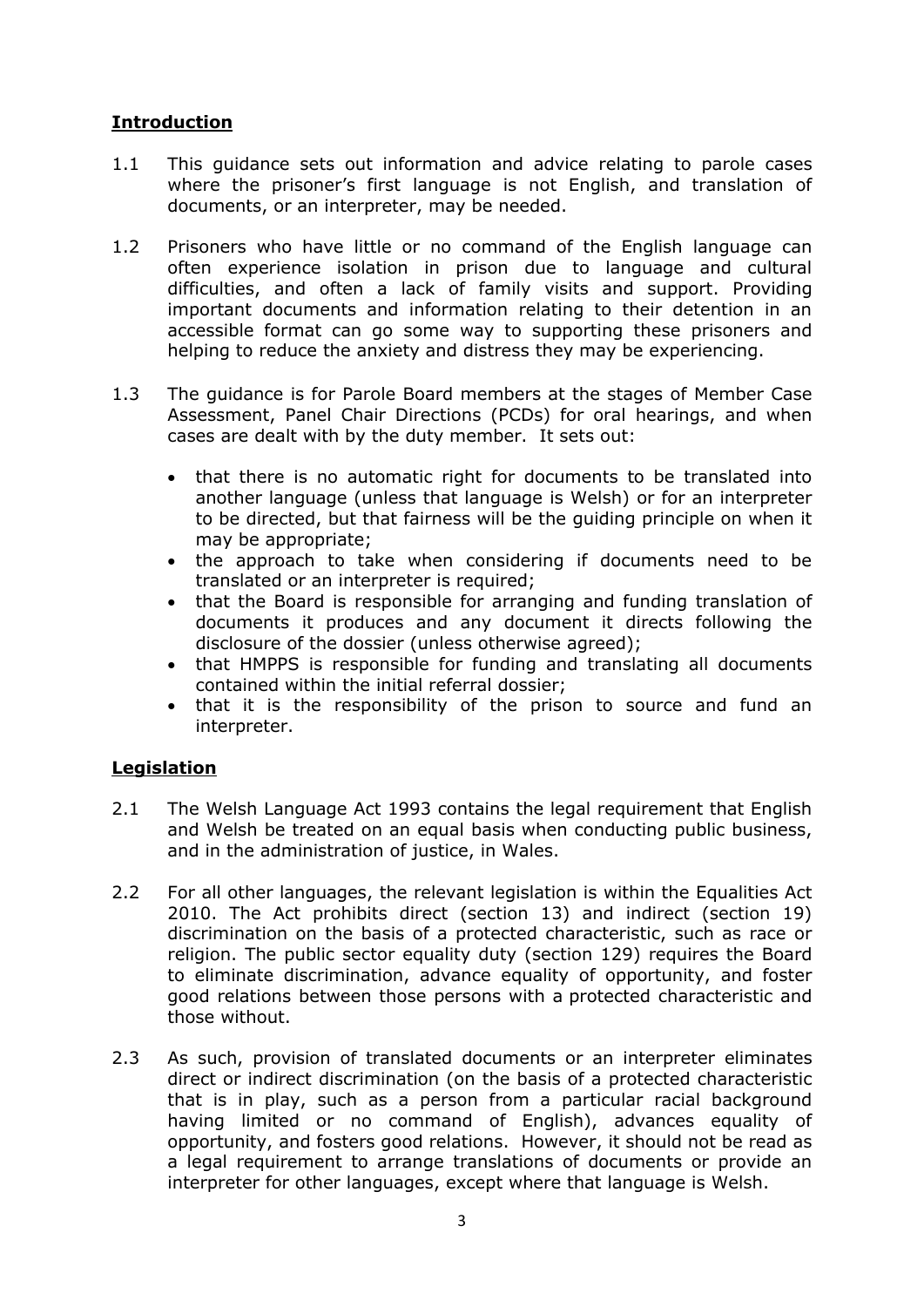2.4 The most relevant public statement on how government approaches translation into other languages appears to have been given by Eric Pickles, then Secretary of State for the Department for Communities and Local Government, in 2013:

*"Of course, local authorities must comply with the duties set out in the Equalities Act 2010, including the duty not to discriminate and the public sector equality duty. But this is not a legal duty to translate documents into foreign languages. Even if publishing only in English could put some people at a particular disadvantage, such a policy may be justified if local authorities can demonstrate that the integration and cost concerns pursue a legitimate aim and outweigh any disadvantage. The equality duty does not require a particular outcome, merely that public authorities consider all the relevant factors. Obviously, there are broader challenges with communication with groups who may have poor levels of literacy or learning difficulties. But this can be addressed by use of plain English, easy read versions of documents and using pictures instead of translation."*

#### **Interpretation and Policy Position**

- 3.1 Welsh is the only language enshrined in law and so the Board only has a legal duty to provide services in Welsh, where requested and appropriate, but not other languages. More information about this can be found in the Member Guidance on *Welsh Speaking Prisoners and Duties regarding the Welsh Language.*
- 3.2 For all other languages, an assessment will need to be made on:
	- whether the prisoner will be unduly disadvantaged by not having communications in a language/format that is accessible to them;
	- whether the cost to benefit ratio of the provision of translation or interpreter services is proportionate.
- 3.3 If the cost is disproportionate to the benefit, then the Board can defensibly decline to provide such services. However, if the costs are minimal compared to the benefit, then the Public Sector Equality Duty would indicate that the Board should provide such services. This will need to be assessed on a case by case basis.
- 3.4 It should be noted that this is not the sole responsibility of the Parole Board. **Language needs should have already been identified and assessed by HMPPS ahead of any case being referred to the Board.** However, members will want to satisfy themselves that such needs have been appropriately assessed: the Board should make its own determination of the circumstances to ensure a fair parole hearing can take place.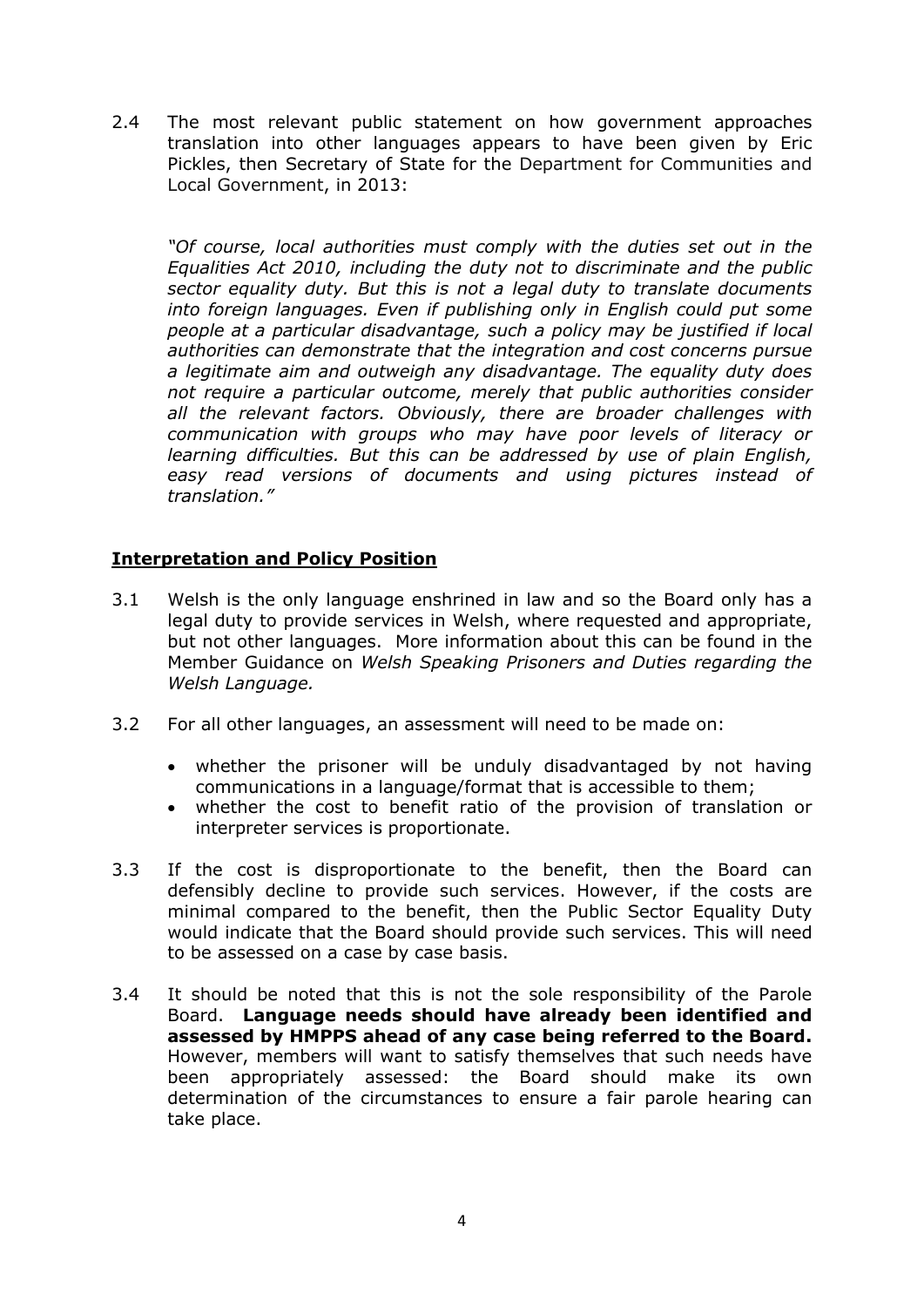#### **Practical Application**

- 4.1 Prisoners will generally express their views and needs better in their first language. Where a prisoner's first language is not English, and they express a need or preference to have documents or conduct the hearing in a different language, the Board must enable them to use their preferred language, where reasonably practicable.
- 4.2 HMPPS does provide written translations and interpreters in a variety of languages or formats. It is important that prisoners are provided with their dossier as soon as it is disclosed so that any necessary arrangements or actions can be put in place as early as possible to avoid delays later in the process.
- 4.3 However, it is not often that such a need has been identified ahead of the commencement of a parole review. This can have implications regarding the viability for an effective and fair review.
- 4.4 Currently, there is no over-arching HMPPS policy or guidance on this. However, responsibilities regarding parole reviews are set out in HMPPS parole guidance, as noted in section 6 of this guidance.
- 4.5 In most cases, the provision of translated documents or an interpreter should be considered as part of appropriate arrangements to support the prisoner.
- 4.6 Members should check the dossier to see if the prisoner's preferred language has been indicated as follows:

For GPP cases:

- It can be found in the OASys report under the "preferred language" field in the "Case ID – Offender Information" Section;
- It can be found in the PAROM report in the box entitled "oral hearing considerations".

For recall cases:

- It can be found in the "preferred language" field in the Part A form.
- 4.7 Whilst the references in the dossier may be helpful, there will be some prisoners who, for whatever reason, may not have given their preference, or their preference has not been recorded. As such, the need may come to light much later in the process than expected, and only after seeking clarification.
- 4.8 If it is clear from the dossier that an interpreter will be needed, one should be supplied by the prison. This is set out as a requirement in the HMPPS *Parole Board Oral Hearing Administration & Attendance Policy Framework* (Section 3.4.2) issued 4 November 2019.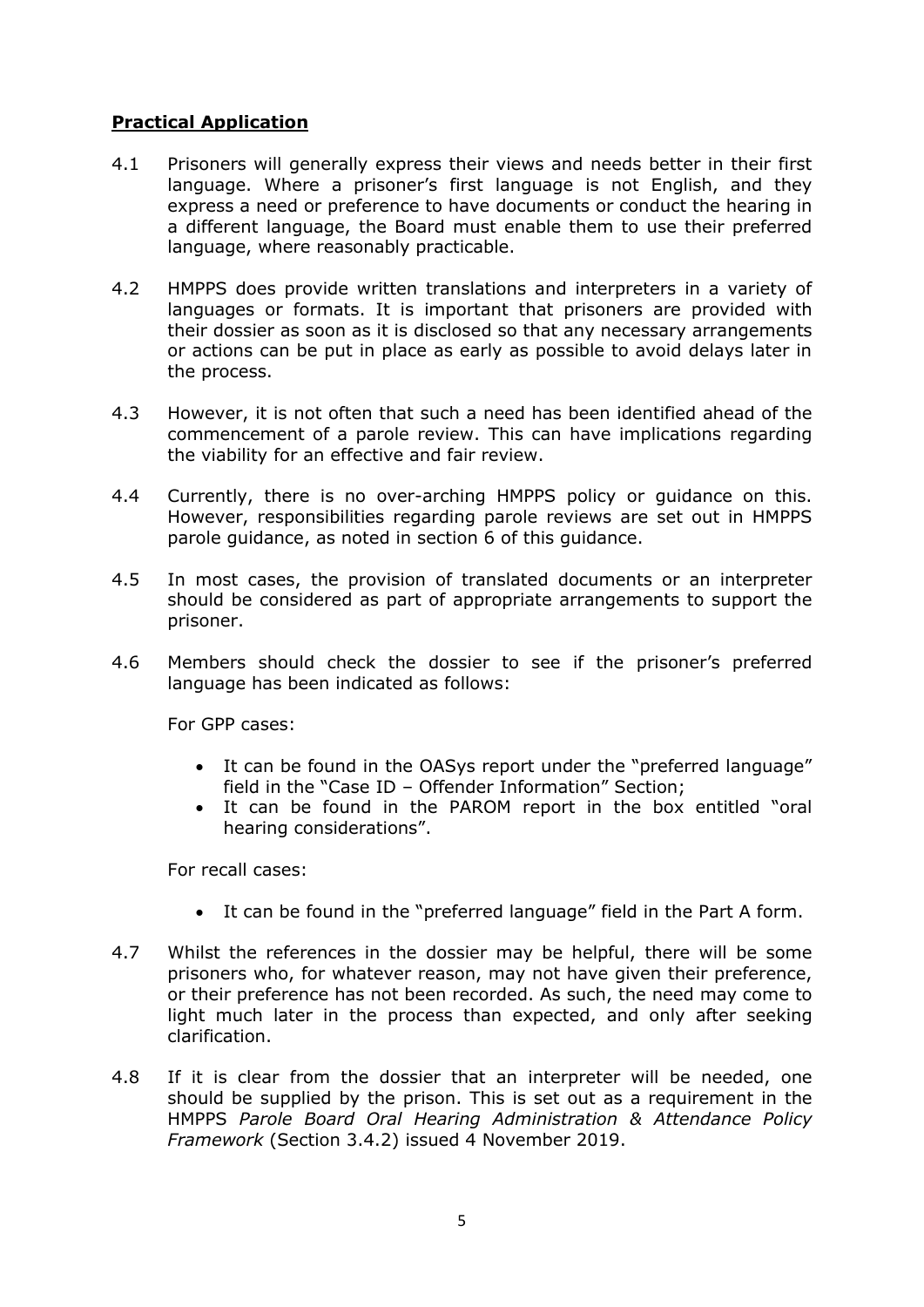#### Parole Board documents

4.9 In most cases, it is likely that providing a parole decision (MCA or oral hearing) in an alternative language will be considered as a sufficient appropriate arrangement.

#### **An alternative option may be to include a plain English summary at the beginning of a decision letter as this may suffice and avoid delay and expense.**

- 4.10 Other documents, such as directions, adjournment or deferral letters, are less likely to require translation, but consideration can be given to these, depending on the circumstances of the case.
- 4.11 The Parole Board is only responsible for translating its own documents and Parole Board directed documents from third-party agencies (where they were not part of the initial referral dossier), where considered necessary and appropriate. It will be for HMPPS to consider any requests for a translated version of the initial referral dossier, or any subsequent documents they produce, and so the Board needs to be careful not to promise that this can be done.
- 4.12 Prisoners may write representations in their first language, particularly if they are unrepresented and these should be accepted by the Board. These are likely to be forwarded to the Board in their original form and so the Board will need to arrange for them to be translated.

#### Oral Hearings

- 4.13 For prisoners whose first language is not English, and where they notify of a need or preference to conduct the hearing in a different language, the Board must enable them to use their preferred language, where reasonably practicable.
- 4.14 Where an interpreter is required for an oral hearing, a direction should be issued instructing HMPPS to ensure one is commissioned. It is the prison, on behalf of the Secretary of State, that is responsible for appointing appropriate interpreters. The prison is also responsible for covering the costs of an interpreter.
- 4.15 There have, however, been instances where the prison has not secured an intepreter and it may be necessary to adjourn if a fair hearing cannot take place without an interpreter present.
- 4.16 There may be some cases where there are additional hidden speech, language and communication needs, for example, intellectual disabilities, that are masked when English is not the first language. This could involve other language-based communication styles including British Sign Language (BSL), which may include visual frame signing, hands-on signing, Sign Supported English (SSE); Makaton; Braille; Deafblind Manual Alphabet etc.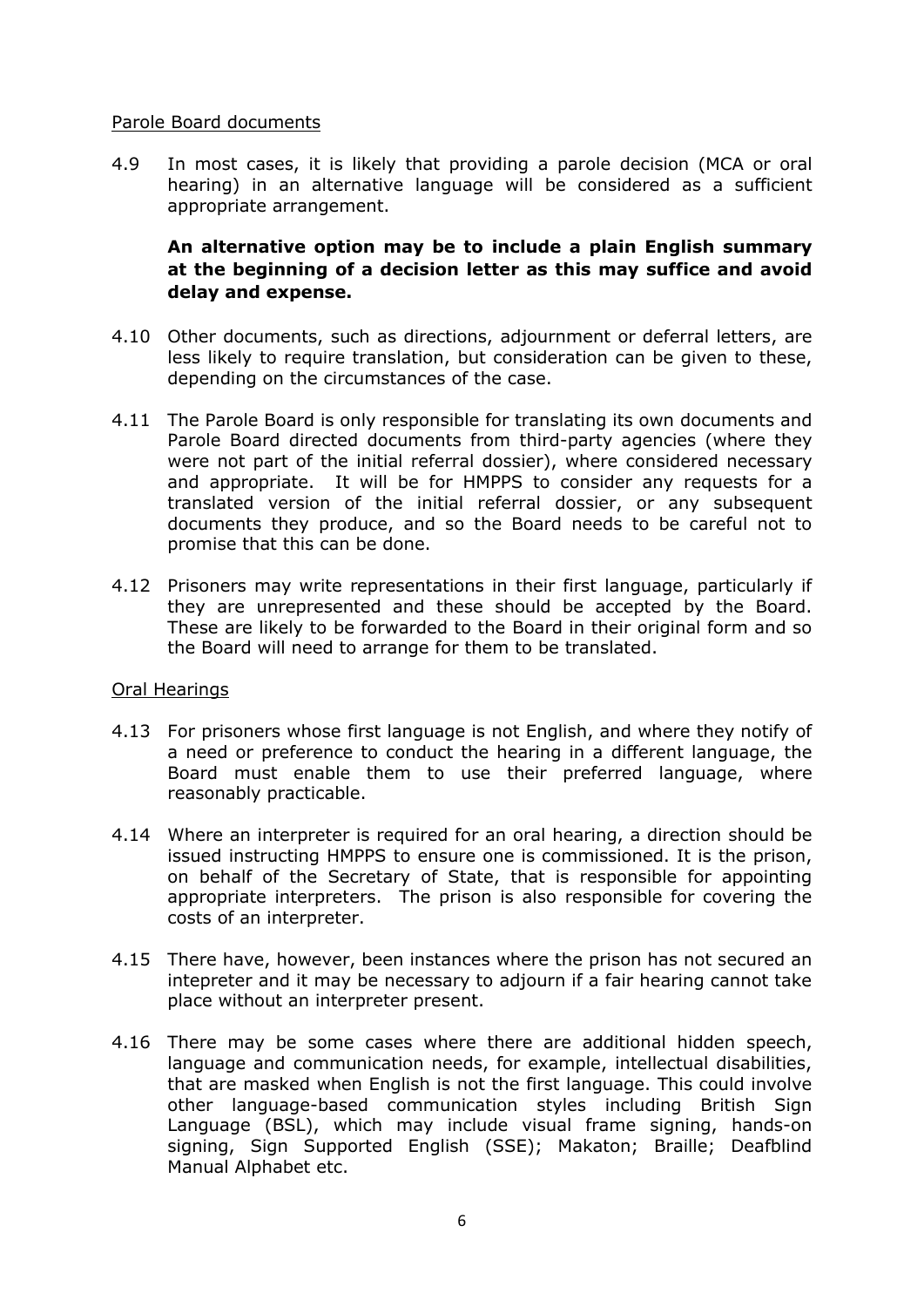- 4.17 There are a range of communication specialists, including Speech and Language Therapists, Intermediaries, Specialist Deaf Intermediaries etc, that may be helpful to overcome other communication barriers. Finding and using the right combination of communication methods, for example non-verbal, or symbol systems, can offer improved engagement in the parole process.
- 4.18 Securing a communication specialist with the appropriate skills should be approached in the same way as for a spoken language interpreter and is the responsibility of the prison.

However, you may wish to seek advice from the Practice Adviser if you believe such support is needed.

- 4.19 Any difficulty with securing an interpreter or other communication specialist should be escalated to the Secretariat Team Manager, who will contact the prison, and, where necessary escalate the issue via PPCS.
- 4.20 Helpful information can be found in the Advocates Gateway Toolkits, which provide good practice guidance when preparing for cases involving someone with communication needs:

<https://www.theadvocatesgateway.org/toolkits>

#### Extension requests

4.21 Consideration should be given to requests for more time or to extend deadlines (as provided for in the 2019 Parole Board Rules, rule 9 on Time Limits) where a prisoner has language barriers that may impact on their understanding of parole documents.

Such requests should be considered sympathetically and include:

- submitting representations within 28 days of dossier disclosure (GPP cases);
- requesting an oral hearing within 28 days following a provisional negative paper decision;
- submitting requests for witnesses or observers within 12 weeks of an oral hearing;
- appealing a non-disclosure application within seven days
- applying for a parole decision to be reconsidered within 21 days (where eligible).
- 4.22 Awaiting a translation or for someone to explain a document can lead to delays in all of the above.
- 4.23 However, a request for an extension MUST be received within the original timeframe in order for it to be properly considered. Requests outside of these timeframes will be refused.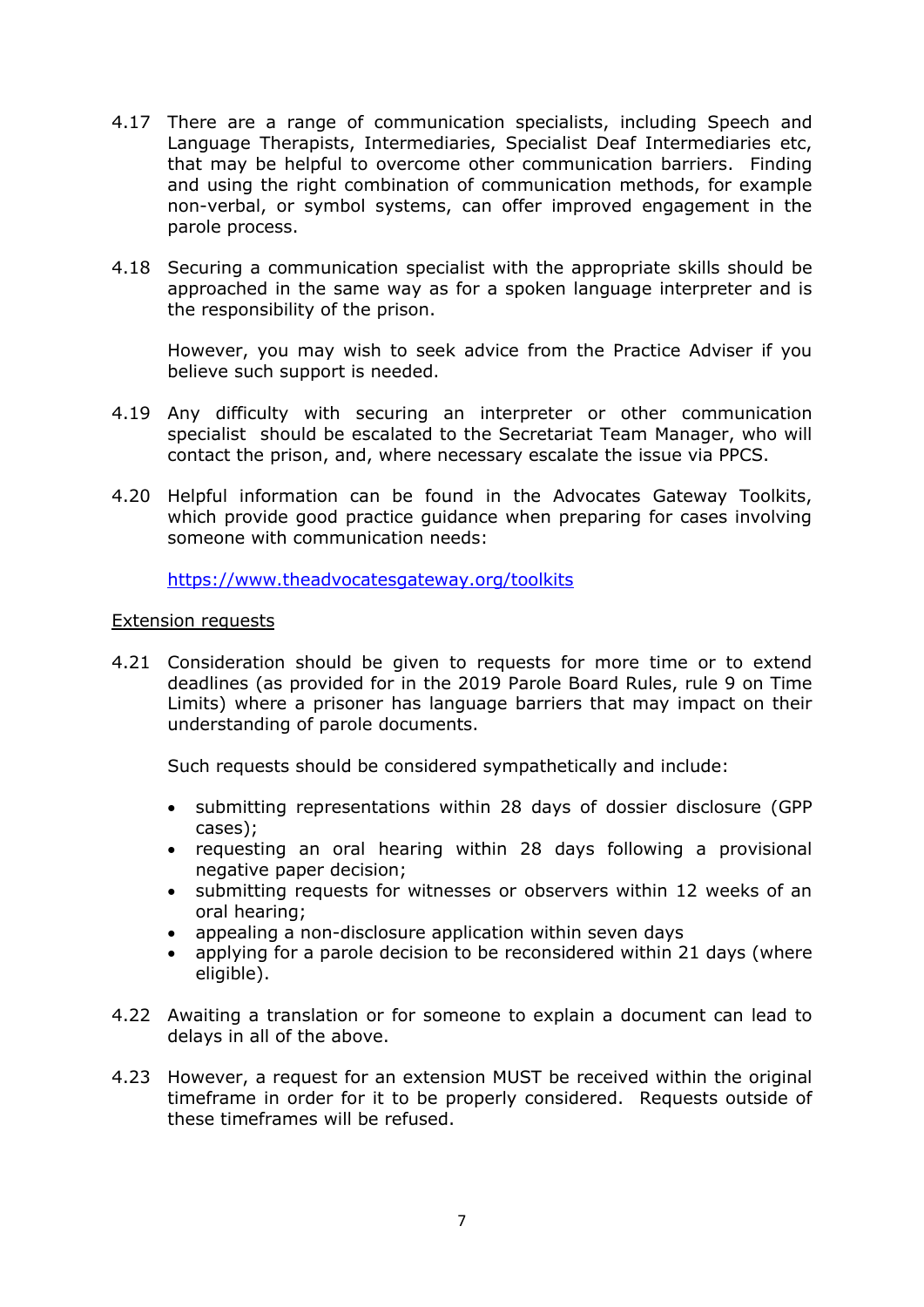#### Telephone calls

- 4.24 Whilst not directly relevant for parole hearings, it is useful to know that the approach to conducting telephone conversations in languages other than English is addressed in HMPPS framework documents, and may vary depending on the categorisation of the prisoner.
- 4.25 It may be helpful to ascertain that the prisoner has been able to appropriately converse with those providing support or representation with their parole review to ensure they have not been disadvantaged in preparing for their hearing.

#### **Commissioning Translations of Parole Board documents**

- 5.1 The Board has access to the Ministry of Justice commissioned translation service The Big Word, a third-party organisation. All requests must go through this account.
- 5.2 Requests for translations can be turned around within 48 hours, but more usually in three to four days, depending on the required language and length/content of the document. Charges are made per page and so the longer the document the costlier the translation will be. If there are concerns about cost, a quote can be requested before confirming a translation.
- 5.3 Linguists are cleared to baseline Personnel Security Standard (BPSS) and this is sufficient for the work the Board requires.
- 5.4 The Big Word does have access to linguists cleared at higher levels (with additional costs) but the majority of cases will not require it. Examples of where a higher security clearance might be required could be terrorism cases, or cases with anonymity orders.
- 5.5 For confidential projects, the linguist does not have a copy of the document. The Big Word HSTE system (Highly Secure Translation Editor) does not allow the linguist to download or copy the text from the system.
- 5.6 The relevant case manager within the Secretariat should be contacted where a translation of a document is required.
- 5.7 **The Parole Board is responsible for arranging and funding the translation of documents produced directly by the Parole Board OR directed from a third-party (unless the originating third-party agrees to provide the translation).**
- 5.8 **However, if the document is one originating from HMPPS or a third-party and disclosed within the initial referral dossier, or subsequently produced by HMPPS, then it will be the responsibility of HMPPS to provide the translation and cover the cost.**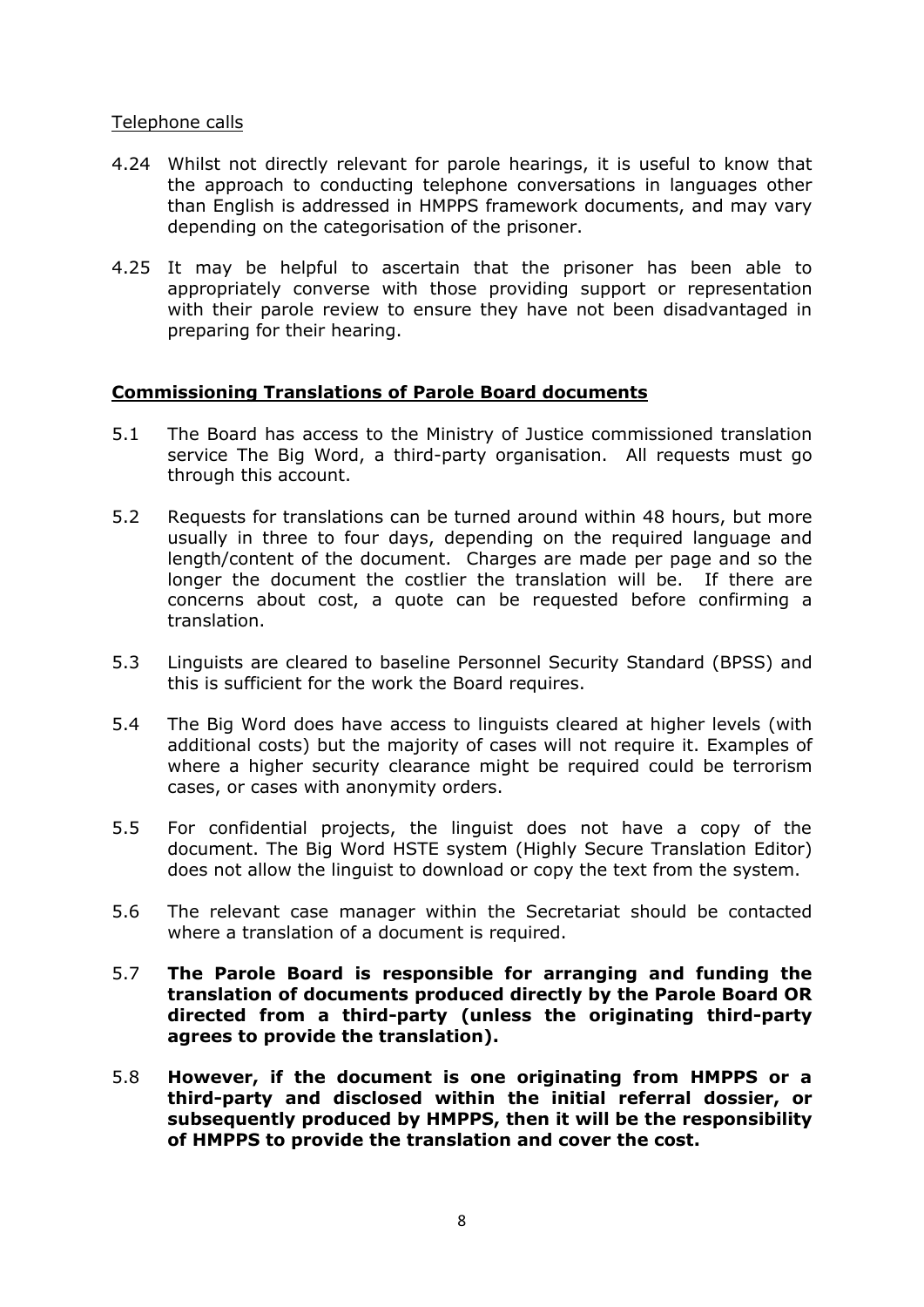- 5.9 This arrangement is supported by the *Protocol on Third Party Directions* agreed between the Parole Board and PPCS.
- 5.10 Irrespective of who is responsible, the provision of an important document to a prisoner in a format they can understand is fundamental to fairness and equality.

#### **HMPPS responsibility**

- 6.1 Where the prison identifies that a prisoner requires translation of parole documents due to a disability or language barrier, it is the responsibility of the prison to notify PPCS as soon as possible.
- 6.2 This requirement was introduced on 27 January 2020 by the *Generic Parole Process Policy Framework* at paragraph 3.6.7 and the *Recall Review and Re-Release of Recalled Prisoners Framework* at paragraph 4.9.6:

*"Where the prison identifies that the prisoner will require documents to be translated for example due to a disability or language barrier, the prison must ensure that PPCS is notified as soon as possible. PPCS will notify the Parole Board at the point of referral so that where required the necessary arrangements, where possible, can be made. It is the responsibility of the prison to arrange for the translation for HMPPS documents."*

- 6.3 At the point of the formal referral, PPCS must notify the Board of this requirement so that, where possible, appropriate arrangements can be made. The PPCS Case Manager must submit an SHRF to the Board Case Manager (responsible for the case) informing them of the request from the prison for translation of documents, along with reasons.
- 6.4 Within the published HMPPS "*Parole Board oral hearing administration and attendance policy framework"* the following is set out in Section 3.4.2:

*Where Parole Board directions confirm an interpreter is needed for a particular case, prison staff must ensure a qualified interpreter is provided on a face to face basis for the duration of the hearing, and that the arrangements comply with regulations and/or best practice. An interpreter will also be required for any interviews as part of preparing reports.* 

*Prisons are required to comply with the HMPPS Welsh Language scheme ensuring native Welsh language speakers have access to Welsh translations where required.* 

6.5 The Framework additionally sets out:

Section 4.2 - It is not acceptable to rely on a telephone-based interpreter service for an oral hearing.

Section 4.3 - If prison staff are unable to engage the services of an interpreter on the hearing date this should be raised with the PPCS case manager.